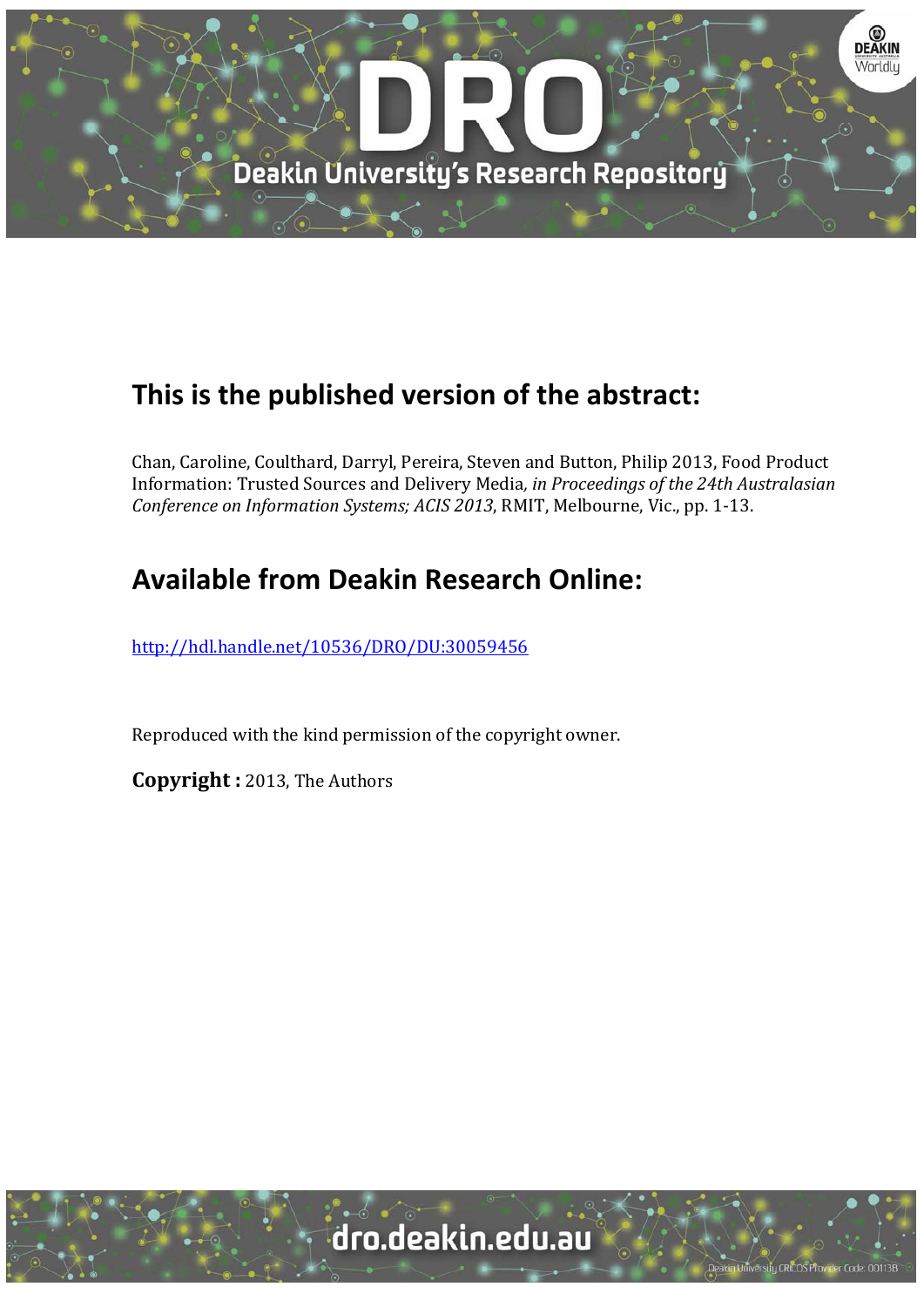

**Information Systems: Transforming the Future**

# **24th Australasian Conference on Information Systems, 4-6 December 2013, Melbourne**

**Proudly sponsored by**













Advancing ICT through Education and Research



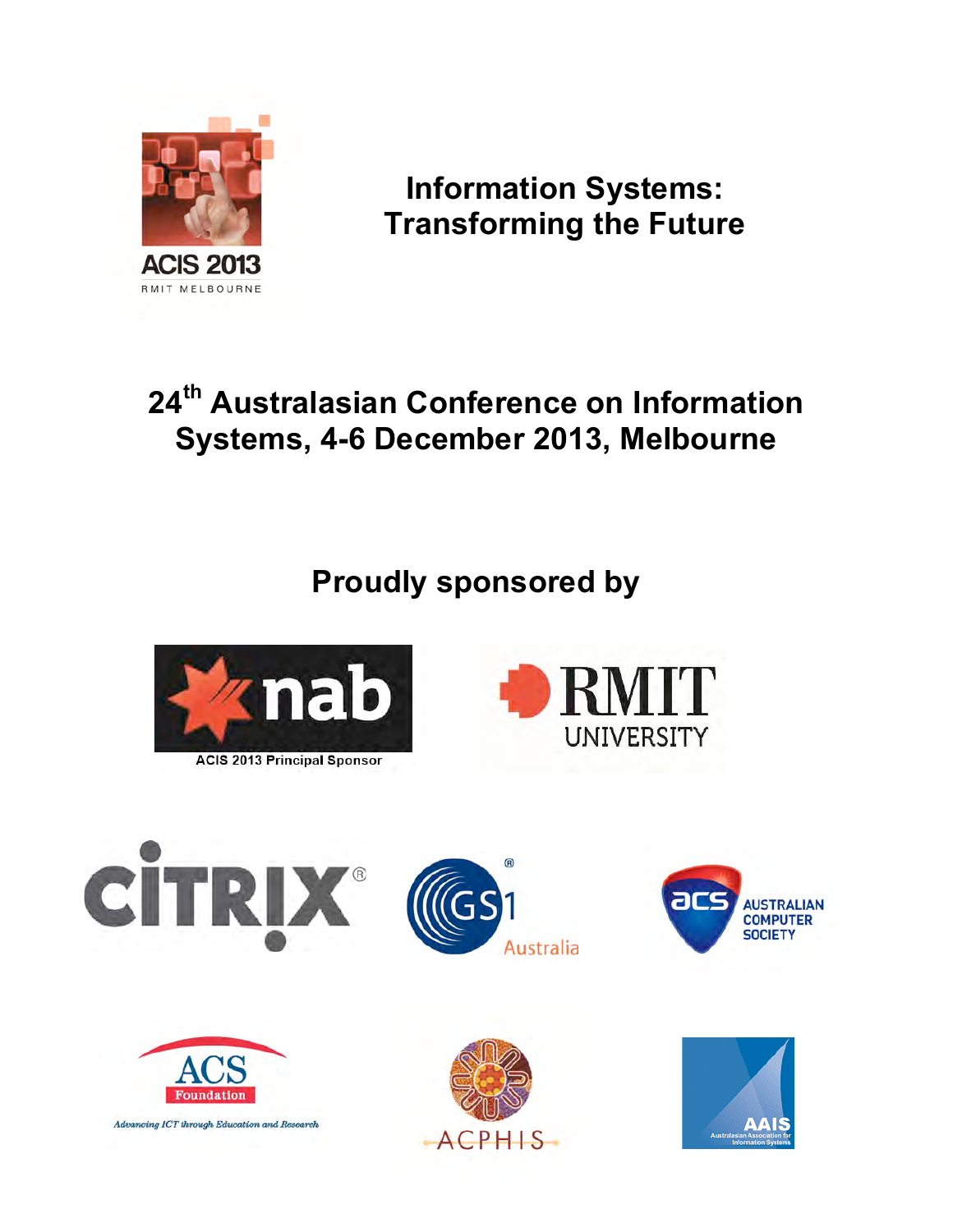# **Food Product Information: Trusted Sources and Delivery Media**

| Caroline Chan                            | Darryl Coulthard                            |
|------------------------------------------|---------------------------------------------|
| Booi Kam                                 | School of Information and Business          |
| School of Business IT and Logistics      | Analytics                                   |
| <b>RMIT University</b>                   | Deakin University                           |
| Melbourne, Australia                     | Burwood, Australia                          |
| Email: caroline.chan@rmit.edu.au         | Email: Darryl.coulthard@deakin.edu.au       |
| $C_{\text{forward}}$ D <sub>oroiro</sub> | $\mathbf{D}$ ilin $\mathbf{D}_{\mathbf{u}}$ |

Steven Pereira GS1 Australia Melbourne, Australia Email: steven.pereira@gs1au.org

Philip Button Button Food Science & Nutrition Melbourne, Australia Email: philip.button@buttonfsn.com.au

#### **Abstract**

*Consumers receive food-related information from various sources and strive to make informed food choices regarding their health, lifestyle and belief. To be effective and reliable, the information consumers receive needs to be from a credible source and delivered to them in a way they trust. The aim of this study was to investigate the sources and media channels of that information consumer trust. An online and hardcopy survey of 298 consumers currently living in Australia was carried out. Many consumers believe that the source of food product information is important (87%). As a source of general and nutritional information, Health Professionals, Scientists and Government sources are the most trusted sources, with at least 80% of participants confident of the information coming from these sources. Retailer advertising and social media are the least trusted sources with just 29% and 11%, respectively, confident of these sources. As a delivery medium, printed food labels (67%) and printed brochures or fact sheets (56%) remain the most trusted delivery media compared with electronic media, such as mobile phone or the Internet.* 

#### **Keywords**

Food information, trusted source, extended product information, food label, electronic consumers

#### **INTRODUCTION**

Many factors govern consumer behaviour regarding food choice. The factors and their interactions are complex. For example, Furst *et al*. (1996) presents a conceptual mode where one's life course creates our ideals, personal factors, resources, social framework and food context. These in turn lead to a personal system and conscious value negotiations covering sensory perceptions, monetary considerations, convenience, health/nutrition, quality and relationship management, which in turn form the strategies for a particular food choice episode. Furthermore, consumer decisions regarding food choice can be swayed at the point of purchase by information important to them that is appropriately presented (Sutherland *et al.*, 2010; Milliron *et al.*, 2011). \ This means that product information is critical for product selection for consumers. However, many of the sources of product information are unverified and unreliable (Flanagin and Metzger 2001), and yet these may represent a major source of information for some consumers.

Information about food products covers mandatory nutritional information, the ingredient list, health and nutrient claims and a range of other information for specific population groups.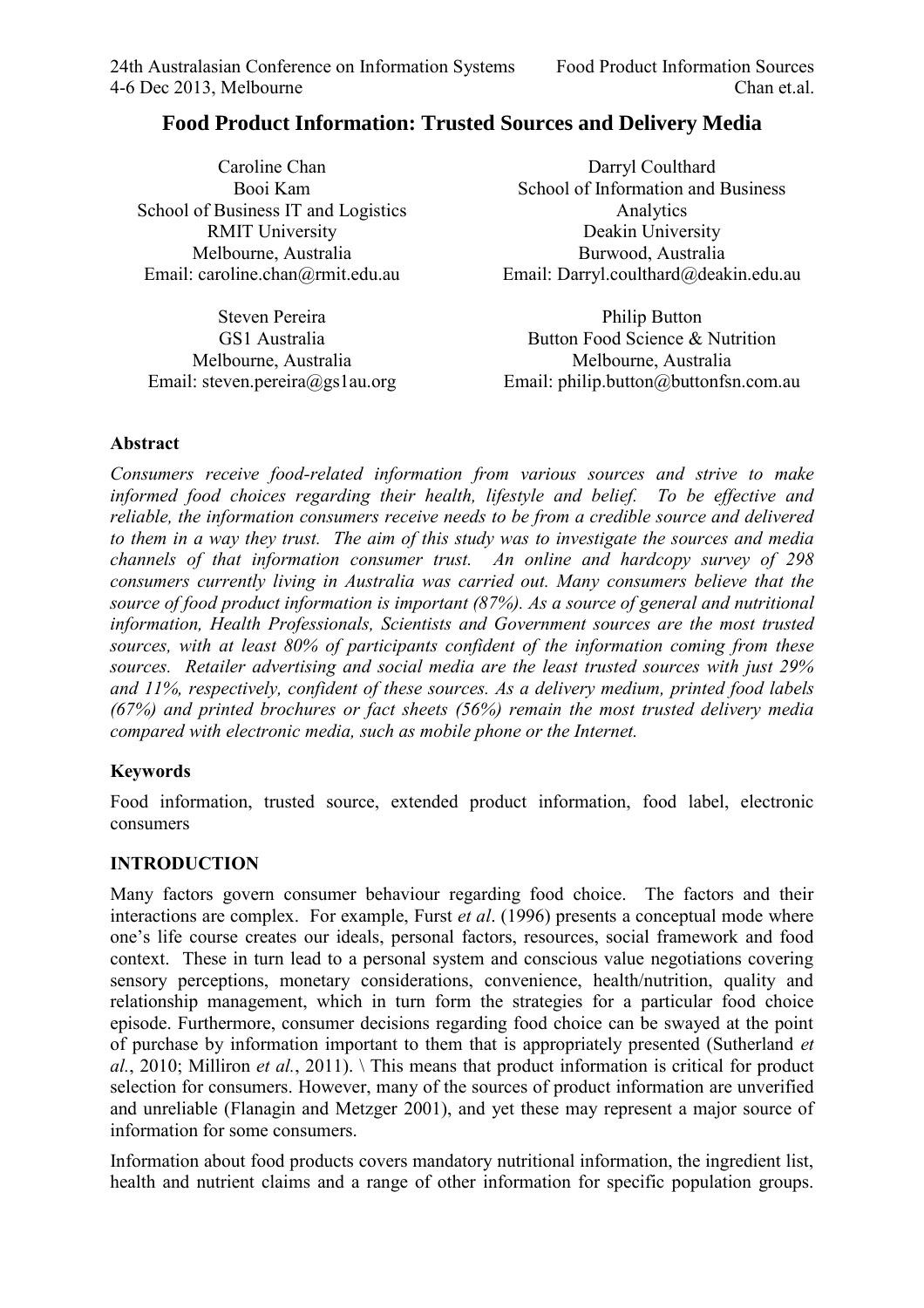This includes information concerning organic production certification, status of the inclusion of genetically modified (GM) ingredients or the environmental impact of manufacturing of the food product. This information is widely available from a variety of sources, including mass media, farmers, growers, manufacturers, retailers, public authorities, consumer organisations, scientists and health professionals. Consumers are often exposed to this plethora of information, which can sometimes be contradictory and confusing.

Printed food labels have been the standard delivery medium of food product information. These printed labels continue to be the major delivery medium of food product information today. Recently, however, the Australian Government's review on the law and policy of food labelling (Australian Government, 2011) found that consumers were calling for more information about food products at the point of sale. Due to the potentially large amount of information and the potentially limited space/packaging, the Australian Government (2011) floated the notion of providing such information through electronic means such as mobile devices apps and referred to as 'extended labelling'.

While there have been studies concerning consumers' trust of various sources of food product information (See, for example Holgado et.al. 2000, Pieneak et.al 2007), very few contain details of sources and delivery media consumers trust. Overall, it appears that consumers trust government bodies to regulate and ultimately control new aspects of food production, manufacture, composition and labelling, but distrust food manufacturers to provide unbiased information as they are seen as profit driven (Behrens *et al.*, 2009).

With the potential to increase the amount and possible quality of information through electronic media, it is apposite to raise the question in Australia, what sources for food product information are trusted and what delivery media for that information are trusted? Consequently, the purpose of this study was to investigate the attitudes of trust in sources of food product information and trust of the diversity of delivery media available now, and potential in the future, for food information in Australia.

#### **RESEARCH DESIGN**

The approach chosen to explore the dimensions of trust in information source and media was to undertake a survey of consumers and shoppers to gain an indication of the information and its sources they considered and trusted during purchase. A snowball method (Goodman, 1961) originating in three locations in Victoria was used to populate the sample and a pencil and paper questionnaire and an online survey was used. Acquaintances of the research team were initially invited and they then nominated further people for the survey. A total of 298 participants completed the questionnaire in November 2011. The survey does not claim to be representative.

The questionnaire was structured to solicit information that participants desired about the food products they purchase, the sources and the delivery media of that information they trust. A 7-point Likert scale was used. The questionnaire was comprised of six sections: (a) food/grocery purchasing behaviour of the participant (b) the importance they placed on food product information (c) specific information on labels they sought such as ingredients, nutritional panel information, health and environment information as well and general brand and manufacturing information (d) trust in the sources of food product information. (e) the level of trust in delivery media of food product information. (f) Demographic details.

The presence of a statistically significant difference between the various demographic groups was determined using a z-test. Pairs of demographic groups were considered statistically significantly ( $\alpha$  = 0.05) different when their z score was more than two standard deviations distant from the mean, which means a value larger than 1.96 or smaller than -1.96.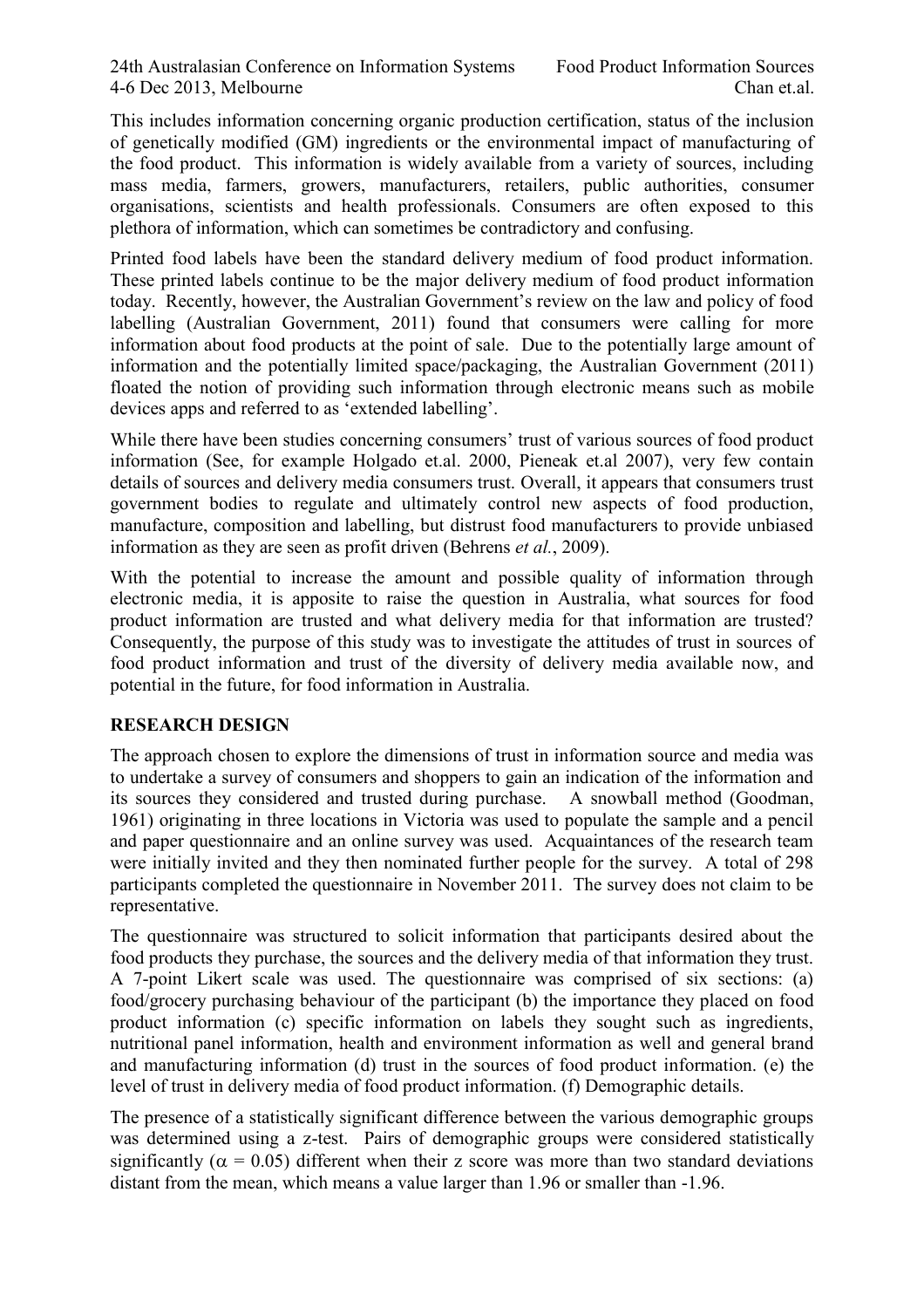## **LITERATURE REVIEW**

Historically, limited information was available about food products. For example, an Australian food label from the 1950s has very little food product information compared to early 1990s. Consumers have become increasingly concerned and vocal about a range of ethical and other issues relating to the food products they purchase (Brom, 2000) and these concerns are governing food purchase behaviour (Korthals, 2001).

Printed food label has been the standard medium for delivery of food product information but with the advent of electronic communication and the rising demand for specialised information has resulted to an increasing number of the use of other media to deliver food product information. Among the non-traditional sources for food product information, the Internet has emerged as a popular medium (Choi & Park, 2006), and recently, there have been hundreds of food related mobile applications designed to provide consumers with food information. For example, GS1 GoScan, which allows consumers to check additional information, related to packaged food products; or Food Switch, which suggests alternatives packaged food products to consumers intending to buy a particular food product.

Historically, food product information originated from the manufacturer or the retailer. Food regulation and labelling in one form or another has been around for a long time. In 1962, the FAO and WHO attempted to draw national food labelling regulations together (Marks, 1984). However, at the start of the 1990s a major food label/claim 'shake-up' occurred in Australia (Rumble *et al.*, 2003) and the United States (McNamara, 1991), with, for example, both governments challenging manufacturer's food label claims, such as the notion of "fresh" heatprocessed foods (Caswell, 1998). During this period, consumers also became increasingly critical of these aspects of the food they consume (Verbeke, 2005). Consequently, Australian and US legislation was established in the early to mid 1990s and, government regulatory bodies "stepped in to settle the debate", and alleviated to some extent consumers' concerns regarding nutritional information, health claims of ingredients and other food product information (Hooker & Teratanavat, 2008).

Over the last 15 years or so, consumer trust in food and information received about food has been dealt various blows as a result of large-scale food safety problems, hot debate over controversial new food technologies and the sometimes controversial opinions of outspoken environmental/consumer groups and the mass media (Anderson, 2000). The rise in concern over food safety and the wholesome nature of food may reflect the separation of the consumer to the farm and the advent of farmers' markets have started to address some of these concerns, as suggested by their increasing popularity. Farmers' markets, which have doubled in number in Australia over the six years from 2005 to 2011 from around 70 (Coster & Kennon, 2005) to 150 (AFMA, 2011), allow shoppers to mingle with and gain specific food product information direct from the producer. This may result in a trusting relationship for the consumer. However, the vast majority of consumers in Australia do not shop at farmers' markets, either due to choice, cost or geographical distance to one of the few farmers' markets. For these shoppers, trust in the food products or fresh produce they purchase, is more of an issue. In such circumstances, consumers seeking food information readily available at the point of sale by way of brand names, certifications and other marks of quality.

Consumer trust in food information often relates to healthy eating and this has largely been placed with health professionals, scientists and government sources, who are seen as experts in health, nutrition as well as assessing and regulating the risks associated with foods. A large European study involving more than 14,000 participants suggests that while 91% participants trusted health professionals and 80% trusting government sources – only 65% trusted printed food labels (Lappalainen *et al.*, 1998). Another study suggests family doctors and dieticians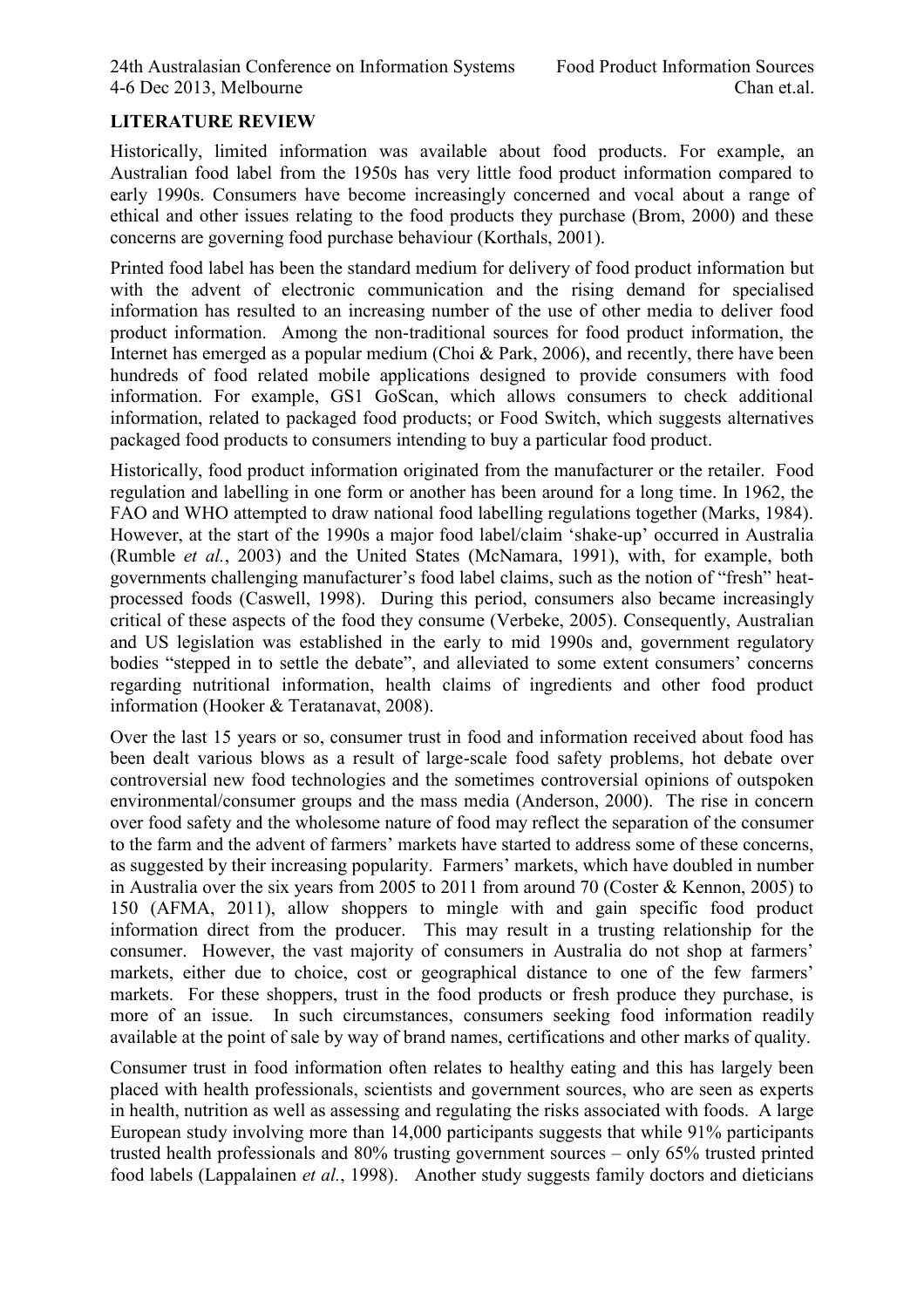are regarded as the most reliable, having the most expertise, being most accessible and most clear about the information (van Dillen *et al.*, 2004).

There is little trust in corporate and commercial sources of information (Spike & Menrad, 2009) and specifically, health and nutrition claims made by food manufacturers are viewed with scepticism (Chan *et al.*, 2005; Williams, 2005). However, such claims can be made more credible through endorsement by non-profit, health promoting organisations (Leathwood *et al.*, 2007) unless the public perceives that financial incentives are guiding this so-called independent advice (Bruhn *et al.*, 2002).

There are also major differences in trust internationally. For example, government regulatory bodies are generally trusted in the Netherlands (Kuttschreuter, 2006) and Taiwan (Chen, 2008) to provide food safety advice. However, in Germany, government bodies were not highly trusted (Röhr *et al*., 2005; van Rijswijk & Frewer, 2008) and consumer/environmental organisations, physicians and nutritionists were considered the most trustworthy for food safety information (Röhr *et al*., 2005). Germans also place more trust in the mass media for food safety information (Lobb *et al.*, 2006).

#### **RESULTS AND DISCUSSION**

#### **Participant's background and their technological usage**

The sample, reflecting its origin, was highly educated with only 9% having neither undertaken nor completed any post-secondary study and young (56%) being between 18 and 34 years of age. The majority resided in Victoria with 96% from Melbourne. The majority of participants (89%) were responsible for all (or most) or some of the grocery shopping in their household. This result is perhaps not surprising, considering that more than half of the participants (57%) belonged to small households and 55% were women. The participants shopped for only themselves (24%) or for two people only (34%).

A substantial portion (83%) of the participants agreed that when seeking information, their usual action was to use an online search engine, with a similar percentage (82%) claiming that they were comfortable with electronic/online transactions (Table 1).

| <b>Statement</b>                                                                   | Percentage (%)<br>agreeing <sup>®</sup> | Percentage (%)<br>strongly agreeing |
|------------------------------------------------------------------------------------|-----------------------------------------|-------------------------------------|
| When seeking information, my usual action is to use<br>an online/web search engine | 83                                      | 38                                  |
| am comfortable with electronic / online transactions                               | 82                                      | 35                                  |
| I consider myself technologically savvy                                            | 75                                      | 22                                  |
| I am comfortable with electronic communication and<br>social networking            | 71                                      | 24                                  |
| I am always among the first to purchase newly<br>launched electronic products      | 34                                      | 6                                   |
| <sup>a</sup> Includes slightly agreeing, moderately agreeing and strongly agreeing |                                         |                                     |

Table 1: Participants' technological awareness and usage

Overall, three quarters of the participants believed that they were technologically savvy, which matches well with the education and age of the sample participants. With more than half of the participants in this study coming from Generation Y, which has been described as the most "technologically sophisticated generation" (Crampton & Hodge, 2009), it implies a strong potential for use of electronic media within this sample of the population for delivery of food product information, since these consumers are comfortable with such technology and already use it for various other purposes.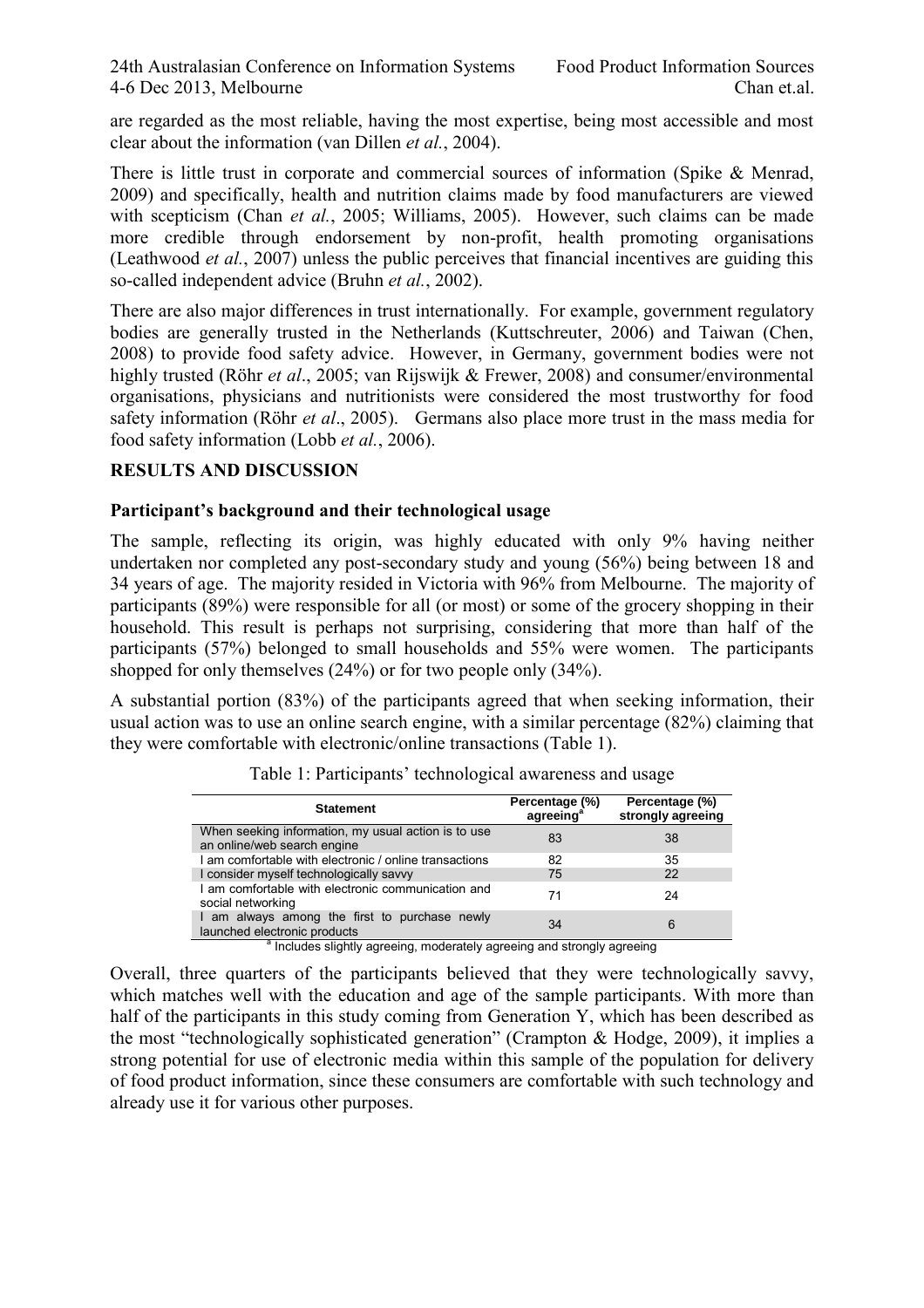#### **Food product information – what's important and why**

A US study (Butler 2010), notes that 85% of people refer to the food label when purchasing a food product for the first time. Fulgoni III and Miller (2006) also found that 83% of consumers checked the nutritional profile of a food product they were considering purchasing for the first time. In this study, information about food products purchased for the first time was important to 75% of the participants. Nutritional information was highly sought after, being important to 70% of the respondents and the list of ingredients was considered important by 66% of the participants.

Third party endorsement of a food product, e.g. Health Foundation, covers a diversity of potential consumer concerns, from personal health to the environment. In comparison with other categories of food product information, third party endorsements were least important to participants in this study. This is consistent with the findings of Mueller and Umberger (2010), who investigated third party endorsements of health claims on food in Australia and found little impact on consumer food choice. indiscriminate use of such endorsements, thus devaluing them.

| Rank | Category                      | Percentage (%) who seek food<br>product information for these<br>reasons |
|------|-------------------------------|--------------------------------------------------------------------------|
|      | General health choices        | 81                                                                       |
| າ    | Personal interest             | 53                                                                       |
| 3    | <b>Environmental concerns</b> | 22                                                                       |
| 4    | Specific health concerns      | 22                                                                       |
| 5    | Food allergies                | 19                                                                       |
| 6    | On a specific diet            | 16                                                                       |
|      | Religious reasons             |                                                                          |
|      | Other                         | 5                                                                        |

| Table 2: Reasons consumers seek food product information |  |  |  |  |  |  |  |  |
|----------------------------------------------------------|--|--|--|--|--|--|--|--|
|----------------------------------------------------------|--|--|--|--|--|--|--|--|

Four out of five participants (81%) indicated that making general health choices was one of the key reasons for seeking food product information (Table 2), which is consistent with a previous major study in Australia and New Zealand (FSANZ, 2008) and suggests that consumers in this study are generally interested in seeking information to guide and maintain their general well being and possibly avoid specific health concerns.

In the general information category, 85% of participants checked the price, with 81% and 79% checking the use-by-date and best-before-date, respectively (Table 3).

Table 3: Information checked when purchasing food product for the first time

| Category                              | Percentage (%)<br>checking* | Percentage (%)<br>always checking |
|---------------------------------------|-----------------------------|-----------------------------------|
| <b>General information</b>            |                             |                                   |
| Price                                 | 85                          | 37                                |
| Use by date                           | 81                          | 45                                |
| Best before date                      | 79                          | 39                                |
| Brand name                            | 72                          | 12                                |
| Nutrition information per 100 g       | 55                          | 15                                |
| Nutrition information per serve       | 50                          | 13                                |
| Storage instructions                  | 50                          | 13                                |
| Instructions for use/preparation      | 50                          | 9                                 |
| Country of origin                     | 49                          | 18                                |
| Product weight                        | 46                          | 8                                 |
| % RDI                                 | 32                          | 5                                 |
| % DI                                  | 30                          | 5                                 |
| <b>Nutrition information</b>          |                             |                                   |
| Nutrition Information panel generally | 63                          | 20                                |
| Carbohydrate – sugars                 | 62                          | 21                                |
| Fat - overall                         | 61                          | 21                                |
| Fat - specific types                  | 60                          | 18                                |
| Energy                                | 55                          | 15                                |
| Sodium                                | 50                          | 15                                |
| Fibre                                 | 51                          | 12                                |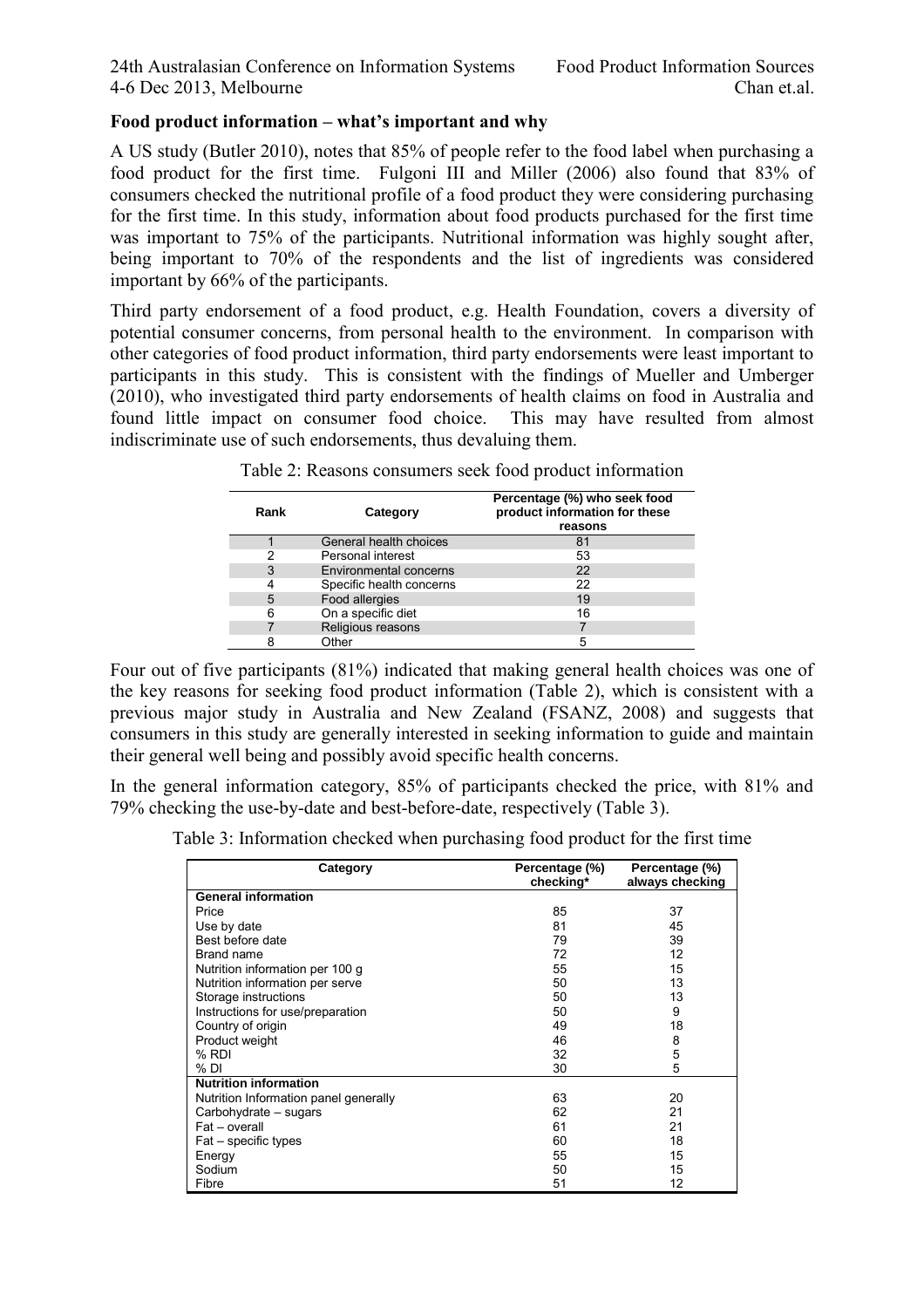#### 24th Australasian Conference on Information Systems Food Product Information Sources 4-6 Dec 2013, Melbourne Chan et.al.

| Carbohydrate - overall                              | 49 | 13 |
|-----------------------------------------------------|----|----|
| Protein                                             | 44 | 10 |
| Minerals and/or vitamins                            | 42 | 11 |
| Ingredient information                              |    |    |
| Ingredient list generally                           | 61 | 23 |
| Relative quantity of the main ingredients           | 58 | 16 |
| Additives (preservatives, colours)                  | 55 | 17 |
| Other information                                   |    |    |
| Presence of possible allergenic ingredients         | 34 | 13 |
| Claim about nutritional content                     | 45 | 8  |
| Claim about health benefits                         | 41 | 5  |
| Organic production                                  | 35 | 9  |
| Genetically modified (GM) ingredients               | 33 | 14 |
| Claim about the food's GI index                     | 31 | 6  |
| Claim about environmental sustainability in primary | 30 | 5  |
| production or manufacturing                         |    |    |
| Allergen statements                                 | 25 | 9  |
|                                                     |    |    |

\* Includes usually, often and always checking

As can be seen, only 32% of the participants looked at the % of Recommended Dietary Intake (% RDI) at point of sale, with very few, just 5% of participants, always looked for this information. Lack of attention to this information suggest either consumer confusion of the the %DI/%RDI concept or this information may only become salient at the point of consumption (as opposed to the point of sale).

There was little difference between the per cent of participants that checked the nutrition information in either of the two formats (per 100 g and per serve). Interpretation difficulties between the two have been known for decades (at least in the US) (Jacoby, Chesnut & Silberman, 1977; Louie et al., 2007). In the UK, consumers appear to prefer per servingbased comparisons (Higginson et al., 2002) but in Australia, a recommendation has recently been made to remove reference to nutrition information on a per serve basis due to a low preference among Australians (Australian Government's Labelling Logic report 2011).

Apart from the Nutritional Information Panel (NIP) generally, the sugar content and fat content were the most frequently scrutinised nutrients on the NIP. Around 60% of participants checking for sugar and fat content on food products they are purchasing for the first time. This is consistent with previous findings in Australia (FSANZ, 2008), and with some international findings in New Zealand (FSANZ, 2008) and Sweden but quite different from others (the British look for fat content much more, the French look for the sugar content most while the Hungarians are most interested in the energy content with almost no interest in the amount of fat) as detailed in a multi-country study in Europe by Grunnert et al. (2010). National differences in attitudes towards health and other issues may account for these differences

There was moderate interest in the ingredient list generally, with 61% of participants checking it prior to a first time food purchase, while 34% of participants looked for the presence of possible allergenic ingredients.

When considering the range of other information present on a food label, there was most interest in claims about the nutritional content of the food (45%) and health related claims (41%). Overall, there was general agreement (63%) that there was sufficient relevant information on the packaging about the food purchased.

#### **Trusted sources for food product information**

A very high percentage of participants (87%) agreed that the source of information about food products was important to them. Health professionals, scientists, government sources and health-related associations are the most trusted parties to provide food product information. Around eighty per cent of participants were confident of the information released by these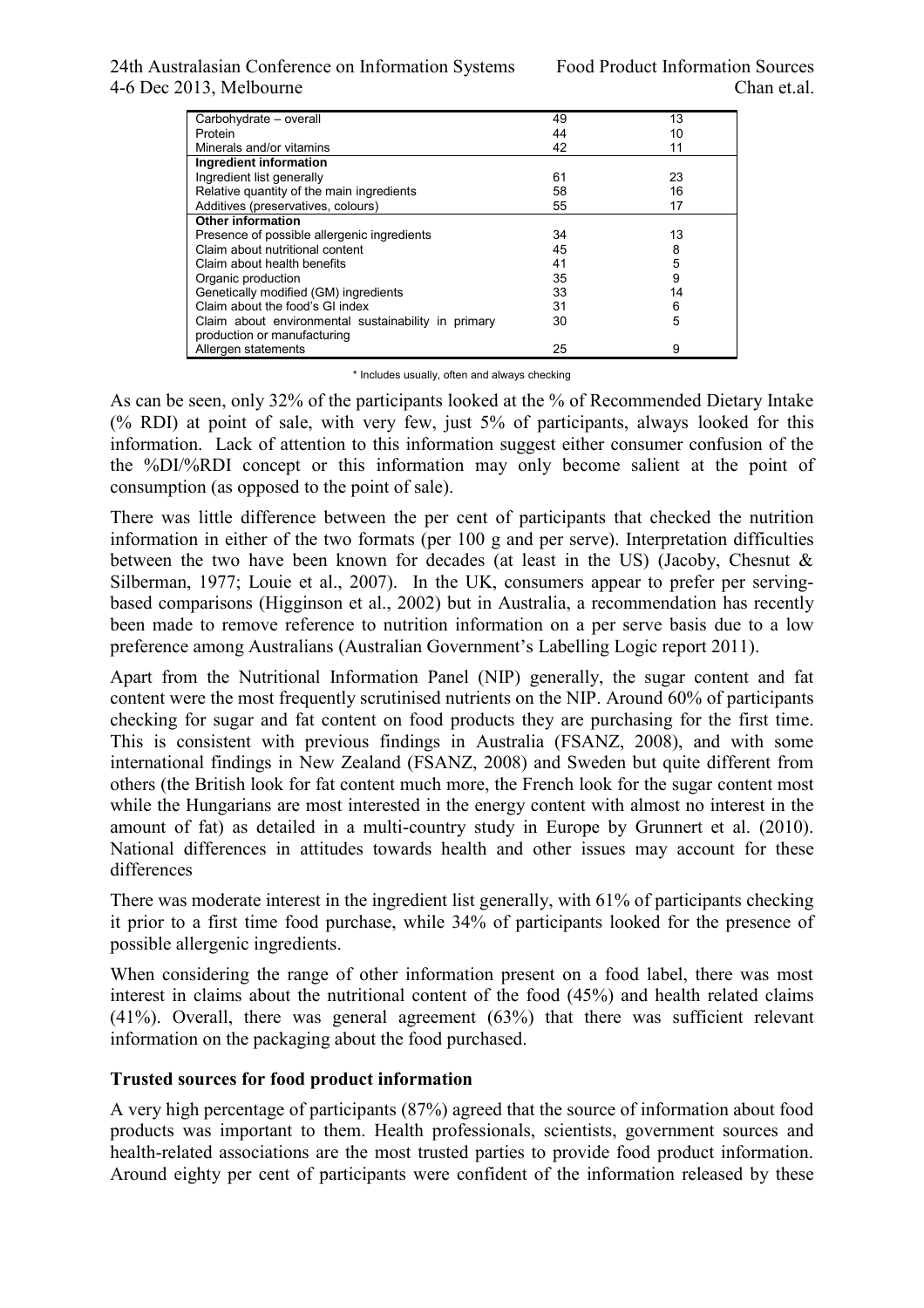sources which indicates a high degree of trust on these professionals and perceived independent non-profit institutions.

| <b>Source</b>                                                                                                               | Percentage (%)<br>Confident*<br><b>GENERAL</b> | Percentage (%)<br>Confident*<br><b>NUTRITIONAL</b> |
|-----------------------------------------------------------------------------------------------------------------------------|------------------------------------------------|----------------------------------------------------|
| Health professionals (family doctors, dieticians)                                                                           | 83                                             | 83                                                 |
| Scientists (nutritionists, food chemists, agricultural scientists)                                                          | 82                                             | 81                                                 |
| Government health departments and food regulators (Department of Human<br>Services, Department of Health and Ageing, FSANZ) | 80                                             | 76                                                 |
| Health-related associations (Heart Foundation, Coeliac Association)                                                         | 78                                             | 75                                                 |
| Family and friends                                                                                                          | 52                                             | 46                                                 |
| Food manufacturers                                                                                                          | 52                                             | 51                                                 |
| Environmental associations/consumer<br>advocacy<br>(Greenpeace,<br>groups<br>Choice)                                        | 50                                             | 48                                                 |
| Third party organisations (product data services, non-profit organisations, non-<br>food companies)                         | 47                                             | 47                                                 |
| Books and magazines                                                                                                         | 45                                             | 46                                                 |
| <b>Religious Certification Authority</b>                                                                                    | 35                                             | 31                                                 |
| General Internet sources                                                                                                    | 34                                             | 33                                                 |
| Retailer advertising                                                                                                        | 29                                             | 24                                                 |
| Social media (Facebook, Twitter)                                                                                            | 11                                             | 12                                                 |
| المتمام فالمتمام الراح ممتمسات والمسترين متسمر بالمراجين المسامر بالمسا                                                     |                                                |                                                    |

| Table 4: Trusted sources for <b>General</b> and <b>Nutritional</b> food product information |  |
|---------------------------------------------------------------------------------------------|--|
|---------------------------------------------------------------------------------------------|--|

• Includes usually, very and extremely confident

Government sources and health related associations were nearly identical, with 76% and 75% of participants trusting these two sources respectively. This is in line with Coveney (2007) study who identified government sources being most trusted, arguing that government sources had no financial interest in the consumers' purchase decision.

Trust in food manufacturers is identical to trust in family and friends (52%) as well as environmental associations and consumer advocacy groups (50%). This seems to be consistent with the moderate public scepticism of food manufacturers and retailers on healthy eating information (Jones et al., 2009). This result gave food manufacturers a ranking in the middle of the order of trusted sources of general food product information with 9% of participants never or very rarely confident of the information they provide. This moderately low trust is also consistent, to some extent, with similar studies elsewhere in the world. For example, 7% of participants in a South Korean study did not check the manufacturers' food labels at all, because they did not trust them (Kim & Kim, 2009).

When seeking to determine the presence of allergenic ingredients, consumer trust seems to be placed more on food manufacturers, rather than other sources, such as retail staff, who were considered to have insufficient knowledge to provide reliable information on this issue (Cornelissa-Vermaat et al., 2007; Voordouw et al., 2009).

Some results of past studies are similar to the findings of the current work, where for nutritional information, the family doctor (Hiddink et al., 1997) or other health professionals (Holgado et al., 2000) are most trusted source of information. The close relationship that forms between a patient and their personal/family doctor or other advising health professionals (for example a dietician) would be assumed to contribute to the high level of trust that consumers place in health professionals as sources of food product information.

#### **Media Channels for delivery of food product information**

For general food product information, 64% of participants trusted printed food labels and 54% of participants trusted printed fact sheets. In the case of electronic delivery media, substantially more participants trusted general Internet sources (37%), compared to all other forms of electronic delivery (smartphones, social media, email and SMS).

Table 6: Trust of various delivery media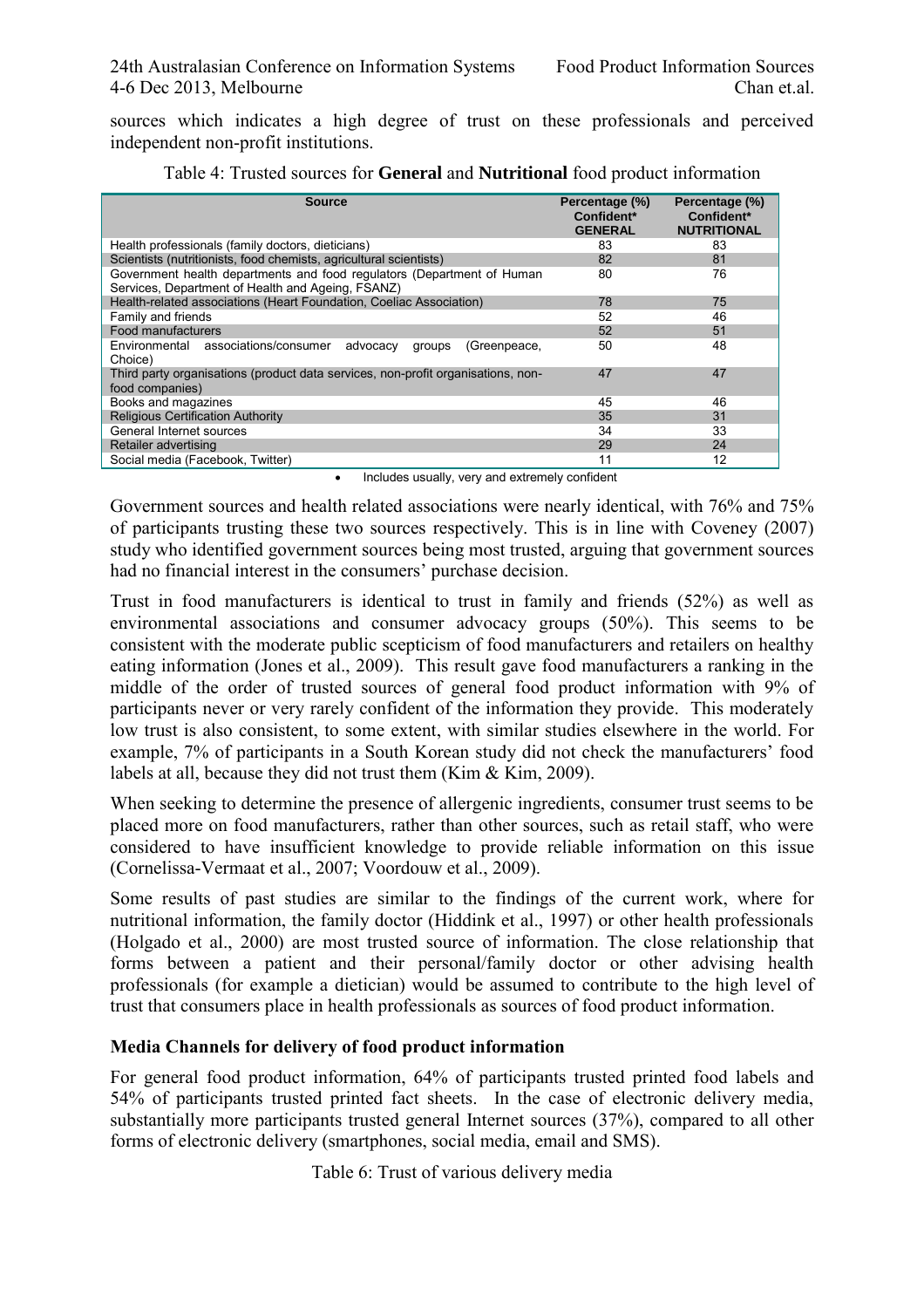| Delivery medium                                             | Percentage (%)<br>confident <sup>a</sup> |                  |                | Percentage (%)<br>always confident |                  |                |
|-------------------------------------------------------------|------------------------------------------|------------------|----------------|------------------------------------|------------------|----------------|
|                                                             | General                                  | <b>Nutrition</b> | Food<br>Safety | General                            | <b>Nutrition</b> | Food<br>Safety |
| Label printed on the food product                           | 64                                       | 71               | 67             | 6.0                                | 8.2              | 11.3           |
| Printed brochures or fact sheets                            | 54                                       | 56               | 59             | 2.5                                | 3.2              | 5.0            |
| General Internet sources                                    | 37                                       | 34               | 34             | 1.1                                | 2 <sub>1</sub>   | 2.2            |
| Mobile smartphone applications                              | 16                                       | 15               | 13             | 0.7                                | 0.7              | 1.1            |
| Social media (Facebook, Twitter)                            | 16                                       | 14               | 13             | 0.7                                | 0.4              | 1.1            |
| F-mail                                                      | 13                                       | 12               | 11             | 0.4                                | 0.7              | 0.7            |
| SMS/MMS                                                     | 9                                        | 10               | 9              | 0.4                                | 0.7              | 0.7            |
| <sup>a</sup> Includes usually, very and extremely confident |                                          |                  |                |                                    |                  |                |

For both General and Nutritional information, 34% of participants were confident of the Internet as delivery medium, which substantially higher than for any other form of electronic delivery options provided. A similar number of participants (67%) were confident of printed food labels in delivery food safety information to them. Printed brochures/fact sheets ranked second, with 59% were confident of that delivery medium. As was the case with general and nutritional information, all electronic sources ranked below printed sources in an identical order, with general Internet sources the most trusted electronic source.

Most consumers (79%) agree that they trusted food labels more than general Internet sources as a delivery medium of food product information. Most consumers (80%) also agreed that they trusted food labels more than smartphone applications as a delivery medium of food product information. However, only 55% agreed that they only trusted food labels. This suggests that alternative media may have some promise for catering the diverse food product information needs of Australian consumers. Electronic delivery to personal, portable electronic devices enables provision of a vast amount of information to consumers, with the information being easily updated due to its electronic format. This appears to represent the future of food labelling (the so-called electronic food label) providing alternative forms of information delivery.

While the participants in this survey are clear on whom they trust for food product information, there is less certainty regarding the information delivery channels. The traditional form of delivery (printed food labels) is still trusted the most and there is substantial confidence in regard to printed brochures and fact sheets too. However, emerging forms of information delivery were less trusted. This is despite participants being comfortable with the technology and inclined to use that technology for various (other) routine tasks in their life.

#### **CONCLUSION**

This study provides the empirical evidence to support the potential use of electronic media to provide the wide range of information consumers seek about the food products they purchase. Electronic delivery offers not only personalised information but also an ability to deliver a larger amount of data directly to the consumers. Although the printed food label is by far still the most trusted medium due to its legality, there is evidence that consumers are open to other media of delivery i.e. electronic. However to ensure a success of its uptake, it is vital to understand issues associated with electronic delivery of food information such as availability of comprehensive packaged food products database, data ownership and accountability, and data quality and accuracy. All these are essential if the extended labelling approach using electronic smart devices is to be successful.

There are food safety and public health implications on which information sources consumers trust. It is imperative that the food information sources provide accurate information. This is because consumers can potentially used this information to make significant decisions about their health and wellbeing e.g. chronic disease diet. Additionally, food product information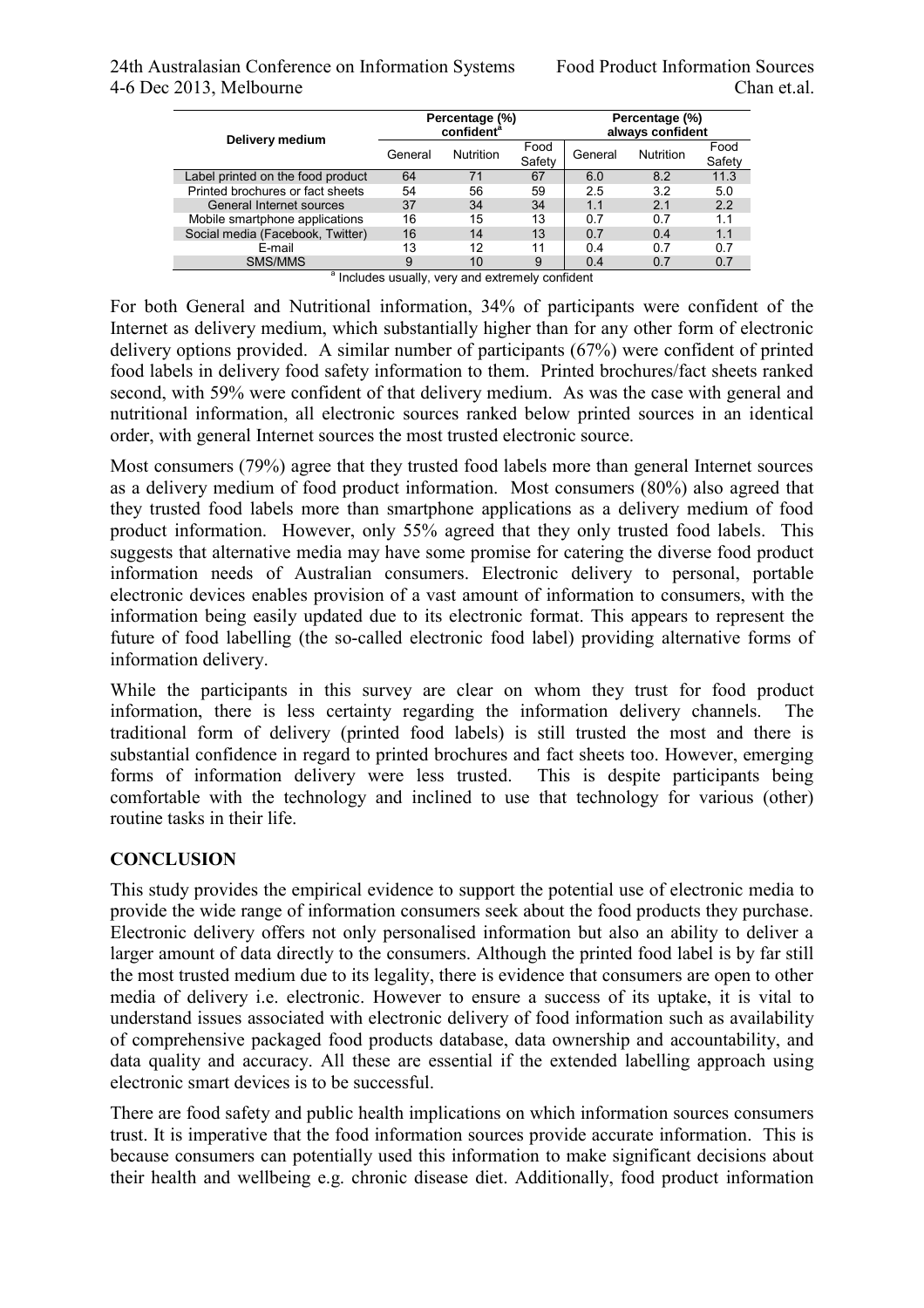when used appropriately can shape the health and nutrition profile of the population, hence have public health implications.

A major message to take from this work is that information about food products really needs to be provided to consumers by one or a combination of the four most trusted sources. If this is not always possible, then at minimum, endorsement of the information by these source(s) is required. This is already done to some extent, with government endorsement (through mandatory food labelling standards) of nutrition information, the ingredient list and health and nutrition claims. Such an approach needs to be extended to all other information (such as environmental claims and values) that can, and is, provided about food. Otherwise, food manufacturers run the real risk of supplying food, which is not accompanied by information that consumers trust. Thus could have major implications for sales as consumers may avoid purchase of those food products.

#### **REFERENCES**

- AFMA (2011). *Creating appetite for farmers' markets in Australia.* National Food Plan submission.
- Anderson, W.A. (2000). The future relationship between the media, the food industry and the consumer. *British Medical Bulletin 56,* 254-268.
- Angulo, A.A. & Gil, J.M. (2007). Risk perception and consumer willingness to pay for certified beef in Spain. *Food Quality and Preference 18,* 1106-1117.
- Balasubramanian, S.K. & Cole, C. (2002). Consumers' search and use of nutrition information: the challenge and promise of the nutrition labeling and education act. *The Journal of Marketing 66,* 112-127.
- Balogh, S., Papp, R., Jozan, P. & Csaszar, A. (2010). Continued improvement of cardiovascular mortality in Hungary – impact of increased cardio-metabolic prescriptions. *BMC Public Health, 10,* 422.
- Brom, F.W.A. (2000). Food, consumer concerns, and trust: Food ethics for a globalizing market. *Journal of Agricultural and Environmental Ethics 12* : 127-139.
- Brown, J.L. & Ping, Y. (2003). Consumer perception of risk associated with eating genetically engineered soybeans is less in the presence of a perceived consumer benefit. *Journal of the American Dietetic Association 103,* 208-214.
- Bruhn, C.M., Bruhn, J.C., Cotter, A., Garrett, C., Klenk, M., Powell, C., Stanford, G., Steinbring, Y. & West, E. (2002). Consumer attitudes toward use of probiotic cultures. *Journal of Food Science 67,* 1969-1972.
- Butler, K.M.L. (2010). Making smart choices: health claims, regulation and food packaging. MPH thesis. University of Pittsburgh.
- Caswell, J.A. (1998). How labeling of safety and process attributes affects markets for food. *Agricultural and Resource Economics Review 27,* 151-158.
- Caswell, J.A. & Padberg, D.I. (1992). Toward a more comprehensive theory of food labels. *American Journal of Agricultural Economics 74* : 460-468.
- Chan, C., Patch, C. & Williams, P. (2005). Australian consumers are sceptical about but influenced by claims about fat on food labels. *European Journal of Clinical Nutrition 59,* 148-151.
- Cheftel, J.C. (2005). Food and nutrition labelling in the European Union. *Food Chemistry 93,* 531-550.
- Choi, J. & Park, J. (2006). Multichannel retailing in Korea: Effects of shopping orientations and information seeking patterns on channel choice behavior. *International Journal of Retail & Distribution Management 34* , 577-596.
- Crampton, S.M. & Hodge, J.W. (2009). Generation Y: Uncharted territory. *Journal of Business & Economics Research 7,* 1-6.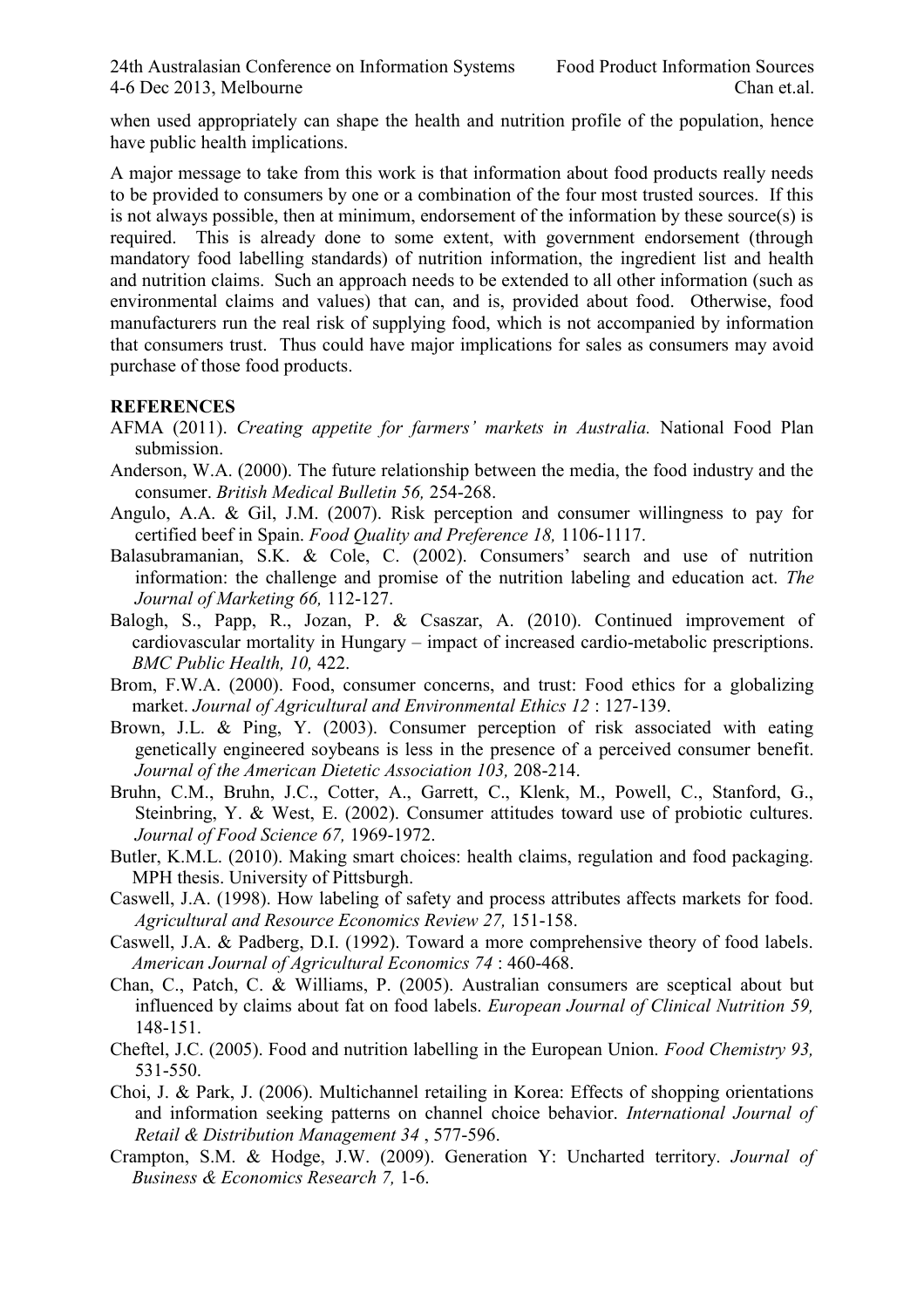- Contento, I.R., Williams, S.S., Michela, J.L. & Franklin, A.B. (2007). Understanding the food choice process of adolescents in the context of family and friends. *Journal of Adolescent Health 38* : 575-582.
- Corcoran, K., Bernués, A., Manrique, E., Pacchioli, T., Baines, R. & Boutonnet, J.P. (2001). Current consumer attitudes towards lamb and beef Europe. Paper presented at the Meeting of the Sub-Network on Production Systems of the FAO-CICHEAM Inter-Regional Cooperative Research and Development Network on Sheep and Goats on 23-25 September 1999 in Molina de Segura-Murcia, Spain.
- Cornelissa-Vermaat, J.R., Voordouw, J., Yiakoumaki, V., Theodoridis, G. & Frewer, L.J. (2007). Food-allergic consumers' labelling preferences: a cross cultural comparison. *European Journal of Public Health 18,* 115-120.
- Coster, M. & Kennon, N. (2005). 'New generation' farmers' markets in rural communities. RIRDC Publication No 05/109.
- Coveney, J. (2007). Food and trust in Australia: building a picture. *Public Health Nutrition 11,* 237-245.
- Curran, M.A. (2002). Nutrition labelling: perspectives of a bi-national agency for Australia and New Zealand. *Asia Pacific Journal of Clinical Nutrition 11* : S72-S76.
- Dholakia, R.R. (1999). Going shopping: key determinants of shopping behaviours and motivations. *International Journal of Retail & Distribution Management, 27, 154-165.*
- Dholakia, R.R., Pedersen, B. & Hikmet, N. (1995). Married males and shopping: are they sleeping partners? *International Journal of Retail & Distribution Management, 23*, 27-33.
- Flanagin, A.J. & Metzger, M.J. (2001). Perceptions of Internet information credibility. *Journalism and Mass Communication Quarterly 77* : 515-540.
- FSANZ (2006). *Qualitative Research into the Interpretation of %DI and %RDI Labelling.*  FSANZ, Canberra.
- FSANZ. (2008). *Consumer Attitudes Survey 2007: A benchmark survey of consumers' attitudes to food issues*. FSANZ: Canberra, ACT, Australia.
- Fulgoni III, V.L. & Miller, G.D. (2006). Dietary references intakes for food labeling. *American Journal of Clinical Nutrition 83,* 1215S-1216S.
- Furst, T., Connors, M., Bisogni, C.A., Sobal, J. & Falk, L.W. (1996). Food choice: A conceptual model of the process. *Appetite 26* : 247-266.
- Garretson, J.A. & Burton, S. (2000). Effects of nutrition facts panel values, nutrition claims, and health claims on consumer attitudes, perceptions of disease-related risks, and trust. *Journal of Public Policy & Marketing 19,* 213-227.
- Grunnert, K.G., Bredahl, L. & Brunsø, K. (2004). Consumer perception of meat quality and implications for product development in the meat sector. *Meat Science 66,* 259-272.
- Grunert, K.G. & Ramus, K. (2005). Consumers' willingness to buy food through the internet: A review of the literature and a model fir future research. *British Food Journal 107* : 381- 403.
- Hiddink, G.J., Hautvast, J.G.A.J., van Woerkum, C.M.J., Fieren, C.J. & van 't Hof, M.A. (1997). Consumers' expectation about nutrition guidance: The importance of primary care physicians. *American Journal of Clinical Nutrition 65,* S1974-S1979.
- Holgado, B. & Martinez, J.A. (2000). Sources of information about diet and healthy in a Mediterranean country – Comparison with other European member states. *European Journal of Public Health 10,* 185-191.
- Hooker, N.H. & Teratanavat, R. (2008). Dissecting qualified health claims: evidence from experimental studies. *Critical Reviews in Food Science and Nutrition 48,* 160-176.
- Horváth, Z., Pankotai, M.G. & Szabolcs, I. (2007). Stakeholder appraisal of policy options for responding to obesity in Hungary. *Obesity Reviews, 8,* 75-81.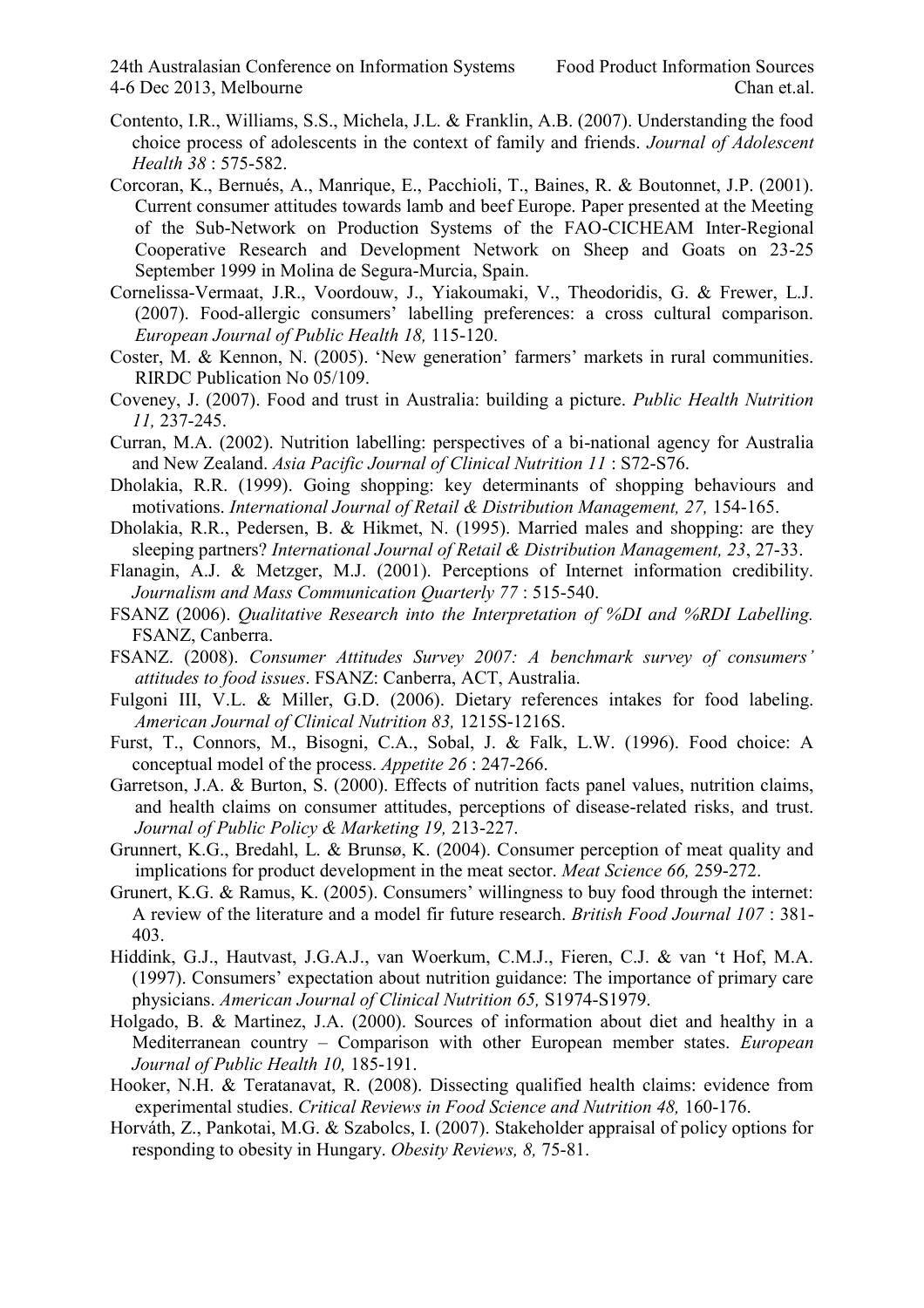- Houghton, J.R., van Kleef, E., Rowe, G. & Frewer, J. (2006). Consumer perceptions of the effectiveness of food risk management: A cross-cultural study. *Health, Risk & Society 8,* 165-183.
- Jacoby, J., Chestnut, R.W. & Silberman, W. (1977). Consumer use and comprehension of nutrition information. *The Journal of Consumer Research, 4,* 119-128.
- Kim, W.K. & Kim, J. (2009). A study on the consumer's perception of front-of-pack nutrition labelling. *Nutrition Research and Practice 3* : 300-306.
- Korthals, M. (2001). Taking consumers seriously: Two concepts of consumer sovereignty. *Journal of Agricultural and Environmental Ethics 14* : 201-215.
- Kozup, J.C., Creyer, E.H. & Burton, S. (2003). The influence of health claims and nutrition information on consumers' evaluations of packaged food products and restaurant menu items. *The Journal of Marketing 67,* 19-34.
- Kushi, L.H., Byers, T., Doyle, C., Bandera, E.V., McCullough, M., Gansler, T., Andrews, K.S., Thun, M.J. & The American Cancer Society 2006 Nutrition and Physical Activity Guidelines Advisory Committee. (2006). American Cancer Society guidelines on nutrition and physical activity for cancer prevention: Reducing the risk cancer with healthy food choices and physical activity. *CA A Cancer Journal Clinician for Clinicians, 56*(5), 254- 281.
- Kuttschreuter, M. (2006). Psychological determinants of reactions to food risk messages. *Risk Analysis 26,* 1045-1057.
- Lang, J.T. & Hallman, W.K. (2005). Who does the public trust? The case of genetically modified foods in the United States. *Risk Analysis 25,* 1241-1252.
- Lappalainen, R., Kearney, J. & Gibney, M. (1998). A PAN EU study of consumer attitudes to food, nutrition and health: an overview. *Food Quality and Preference 9,* 467-478.
- Leathwood, P.D., Richardson, D.P., Sträter, P., Todd, P.M. & van Trijp, H.C.M. (2007). Consumer understanding of nutrition and health claims: sources of evidence. *British Journal of Nutrition 98,* 474-484.
- Lobb, A.E., Mazzocchi, M. & Traill, W.B. (2006). Risk perception and chicken consumption in the avian flu age – a consumer behaviour study on food safety information. Paper presented at the American Agricultural Economics Annual Meeting held in Long Beach, CA, United States on 23-26 July 2006.
- Lockie, S., Lyons, K., Lawrence, G. & Mummery, K. (2002). Eating "green': Motivations behind organic food consumption in Australia. *Sociologia Ruralis 42*(1), 23-40.
- Louie, J.C-Y., Flood, V., Rangan, A., Hector, D.J. & Gill, T. (2007). A comparison of two nutrition signposting systems for use in Australia. *NSW Public Health Bulletin, 19,* 121- 126.
- Malnick, S.D.H. & Knobler, H. (2006). The medical complications of obesity. *Quarterly Journal of Medicine, 99,* 565-579.
- Marks, L. (1984). What's in a label? Consumers, public policy and food labels. *Food Policy 9,* 252-258.
- Marshall, D.W. & Anderson, A.S. (2000). Who's responsible for the food shopping? A study of young Scottish couples in their 'honeymoon' period. *The International Review of Retail, Distribution and Consumer Research, 10,* 59-72.
- Mazis, M.B. & Raymond, M.A. (1997). Consumer perceptions of health claims in advtertisements and on food labels. *The Journal of Consumer Affairs 31,*10-26.
- McNamara, S.H. (1991). US FDA rules on health claims for foods. *Trends in Food Science & Technology 2* : 186-189.
- Milliron, B-J., Woolf, K. & Appelhans, B.M. (2011). A point-of-purchase intervention featuring in-person supermarket education affects healthful food purchases. *Journal of Nutrition Education and Behaviour*. doi: 10.1016/j.jneb.2011.05.016.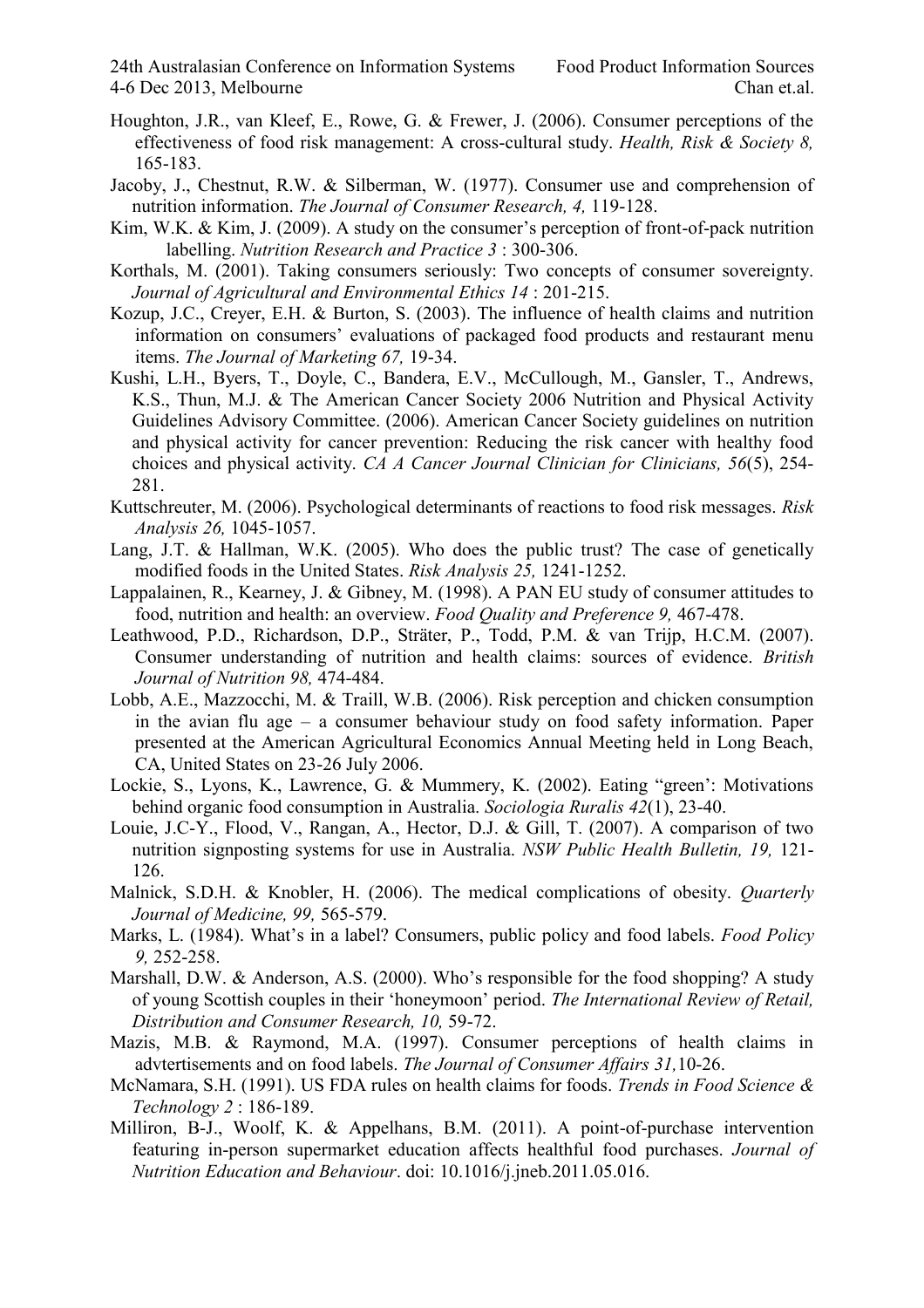- Mueller, S. & Umberger, W.J. (2010). "Pick the Tick": The impact of health endorsements on consumers' food choices. Paper repsetned at The Ecomincs of Food, Food Choice and Health. 15-17 September 2010 in Freising, Germany.
- Nielsen, A. (2006). Contesting competence-Change in the Danish food safety system. *Appetite 47,* 143-151.
- OECD. (2011). OECD Health Data 2011. URL: [www.oecd.org/health/healthdata.](http://www.oecd.org/health/healthdata) Accessed: 21 February 2012.
- Rayner, M., Boaz, A. & Higginson, C. (2001). Consumer use of health-related endorsements on food labels in the United Kingdom and Australia. *Journal of Nutritional Education 33*(1), 24-30.
- Röhr, A., Lüddecke, K., Drusch, S., Müller, M.J. & Alvensleben, R.v. (2005). Food quality and safety-consumer perception and public health concern. *Food Control 16,* 649-655.
- Rumble, T., Wallace, A., Deeps, C., McVay, K., Curran, M., Allen, J., Stafford, J. & O'Sullivan, A. (2003). New food labelling initiatives in Australia and New Zealand. *Food Control 14,* 417-427.
- Siegrist, M., Cousin, M-E., Kastenholz, H. & Wiek, A. (2007). Public acceptance of nanotechnology foods and food packaging: the influence of affect and trust. *Appetite 49,* 459-466.
- SIGMA. (2011). OECD Health Data 2011: How does Hungary compare. URL: [www.sigmaweb.org/dataoecd/43/20/40904982.pdf.](http://www.sigmaweb.org/dataoecd/43/20/40904982.pdf) Accessed: 21 February 2012.
- Silverstein, M.J. & Sayre, K. (2009). *Women want more*. New York: HarperCollins.
- Singer, L., Williams, P.G., Ridges, L., Murray, S. & McMahon, A. (2006). Consumer reactions to different health claim formats on food labels. *Food Australia 58,* 92-97.
- Sirieix, L. & Schaer, B. (2005). Buying organic food in France: Shopping habits and trust. Paper presented at the  $15<sup>th</sup>$  IFMA Congress in Sao Paulo, Brazil on 14-19 August 2005.
- Smith, A.P., Young, J.A. & Gibson, J. (1999). How now, mad-cow? Consumer confidence and source credibility during the 1996 BSE scare. *European Journal of Marketing 33,*  1107-1122.
- Sparke, K. & Menrad, K. (2009). Cross-European and functional food-related consumer segmentation for new product development. *Journal of Food Products Marketing 15*, 213- 230.
- Sutherland, L.A., Kaley, L.A. & Fischer, L. (2010). Guiding starts: the effect of a nutrition navigation program on consumer purchases at the supermarket. *The American Journal of Clinical Nutrition 91* : 1090S-1094S.
- van Dillen *et al.*, S.M.E., Hiddink, G.J., Koelen, M.A., de Graaf, C. & van Woerkum, C.M.J. (2004). Received relevance and information needs regarding food topics and preferred information sources among Dutch adults: results of a quantitative consumer study. *European Journal of Clinical Nutrition 58,* 1306-1313.
- van Kleef, E., van Trijp, H., Paeps, F. & Fernández-Celemín, L. (2007). Consumer preferences for front-of-pack calories labelling. *Public Health Nutrition 11,* 203-213.
- van Rijswijk, W. & Frewer, L.J. (2008). Consumer perceptions of food quality and safety and their relation to traceability. *British Food Journal 110,* 1034-1046.
- van Trijp, H.C.M. & van der Lans, I.A. (2007). Consumer perceptions of nutrition and health claims. *Appetite 48,* 305-324.
- Verbeke, W. (2005). Agriculture and the food industry in the information age. *European Review of Information Economics 32* : 347-368.
- Verbeke, W. (2008). Impact of communication on consumers' food choices. *Proceedings of the Nutrition Society 67,* 281-288.
- Verbeke, W. & Vackier, I. (2004). Profile and effects of consumer involvement in fresh meat. *Meat Science 67,* 159-168.